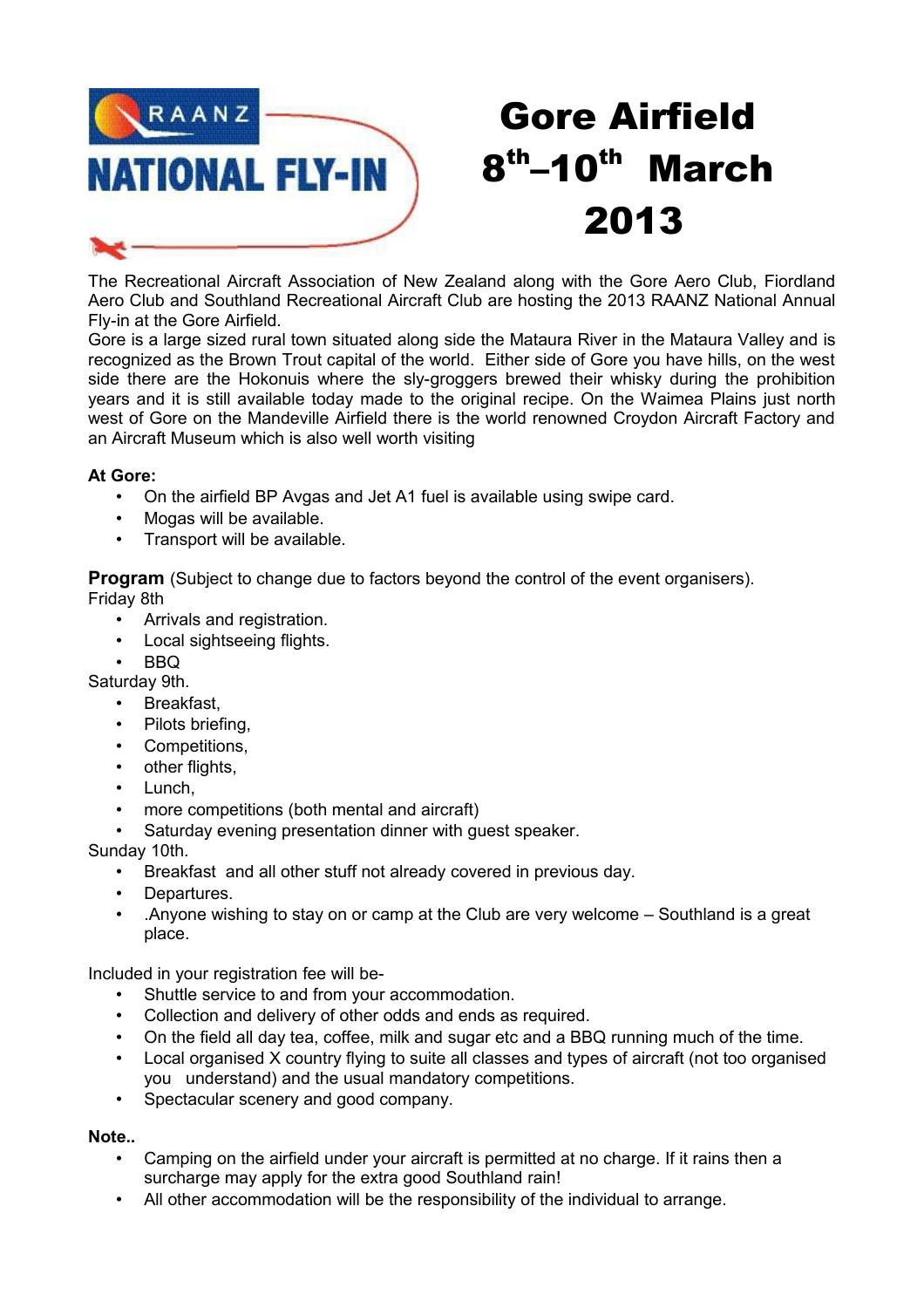# **Registration Form.**

Registrations. cmoliver@woosh.co.nz Christine Oliver 49 Nine Mile Road RD6 Gore

Registrations will be accepted up to Friday  $8<sup>th</sup>$  March. (Post, email or any other method of delivery).

| <b>Name</b>    |                  |  |
|----------------|------------------|--|
| <b>Address</b> |                  |  |
|                |                  |  |
| <b>Phone</b>   |                  |  |
| email          |                  |  |
|                |                  |  |
|                | Registration ZK- |  |

# **Registration**

- \$40-00 pp and aircraft ( ) number attending.
- \$25-00 just person ( ) number attending
- $\cdot$  \$10-00 early discount if received by 1<sup>st</sup> March.

Please register and book your accommodation early as there are a number of other events on this weekend also.

Covered by registration

- Friday BBQ Tea
- Saturday Breakfast & BBQ lunch
- Sunday Breakfast

#### **Saturday Presentation Dinner**

- Food Affair- Gore Racecourse
- **Not covered by registration**.
- We need numbers to finalise this.
- Cost \$35 per head
- Numbers attending ()

# **Amount enclosed \$............................. Number people attending. ( …......... )**

Please make cheques out to **Southern Recreational Aircraft Club (SRAClub)** Bank account details are **Westpac 03 0960 0052406 00**

(Please appreciate an event like this has initial fixed set up costs and overheads. Should the fly-in be cancelled due to weather we will have to consider refunds).

| <b>Bradley</b> | 027 228 7118 | 03 2064 261 | yorke@callsouth.net.nz |
|----------------|--------------|-------------|------------------------|
| Christine      | 027 602 3558 | 03 202 7576 | cmoliver@woosh.co.nz   |
| John           | 027 632 5856 |             | he@clear.net.nz        |
| Murray         | 021 220 7889 | 03 2499 399 | hagen@farmside.co.nz   |